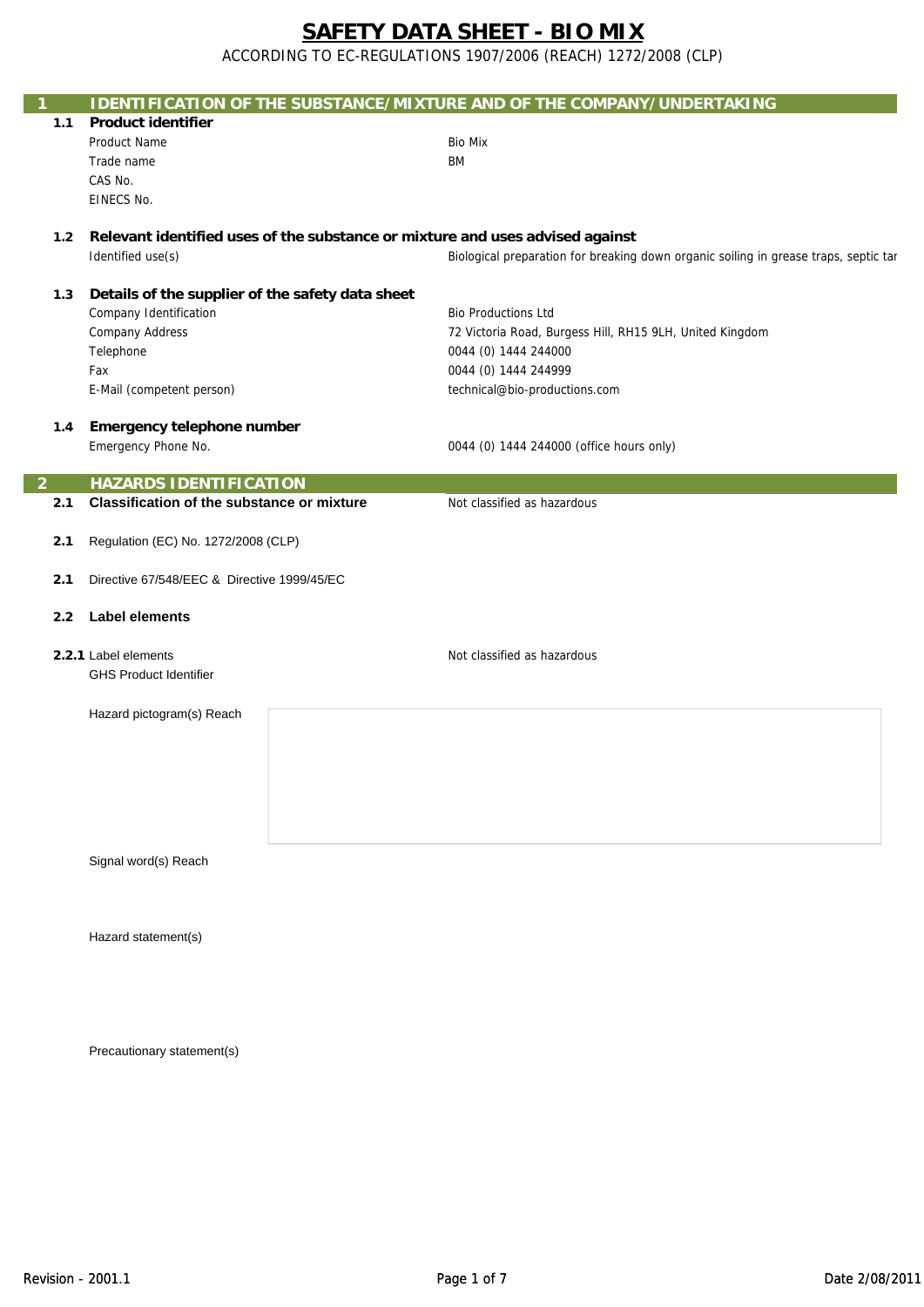ACCORDING TO EC-REGULATIONS 1907/2006 (REACH) 1272/2008 (CLP)

# **3 COMPOSITION/INFORMATION ON INGREDIENTS**

# **3.1 Substances**

| <b>Hazardous</b><br>Ingredient(s):     |           | <b>EINECS No ICAS NUMBER</b> | %W/W | <b>SYMBOL</b> | <b>RISK PHRASES</b> |
|----------------------------------------|-----------|------------------------------|------|---------------|---------------------|
| Subtilisin                             | 232-752-2 | 01/01/9014                   | < 5  | Xn            | R36/38 & R42        |
| Alpha-amylase                          | 232-565-6 | 9000-90-2                    | < 5  | Xn            | R42                 |
|                                        |           |                              |      |               |                     |
|                                        |           |                              |      |               |                     |
| <b>Non Hazardous</b><br>Ingredient(s): |           | <b>EINECS No CAS NUMBER</b>  | %W/W | <b>SYMBOL</b> | <b>RISK PHRASES</b> |
| Sodium chloride                        | 231-598-3 | 7647-14-5                    | >30  |               |                     |
| Bacteria species (non<br>pathogen)     |           |                              | < 5  |               |                     |

# **4 FIRST AID MEASURES**

#### **4.1 Description of first aid measures (Symptoms)** Inhalation Skin Contact Eye Contact Ingestion Additional Information **4.2 Description of first aid measures (Actions)** Inhalation Skin Contact Irritation can cause an allergic reaction May cause slight irritation Symptomatic treatment May cause slight irritation If affected, remove to fresh air, keep warm and at rest. May cause irritation to the mouth, throat and digestive tract Wash skin with soap and water. In severe cases obtain medical help. Obtain medical attention in severe cases.

In case of contact, rinse immediately with plenty of water for at least

Wash out mouth with water and give copious amounts of water to drink. Do not induce vomiting. Obtain medical advice if patient unwell.

10-15 minutes. Obtain medical attention if irritation persists Do not give anything by mouth to an unconscious person.

Always launder contaminated clothing before re-use

Eye Contact

Ingestion:

Additional Information **5 FIRE-FIGHTING MEASURES**

equipment for fire fighters

| 5.1 | <b>Extinguishing media</b>       |                                                                           |
|-----|----------------------------------|---------------------------------------------------------------------------|
|     | Suitable Extinguishing Media     | Product not flammable. Water spray, foam, dry powder or CO2               |
| 5.2 | Special hazards arising from the |                                                                           |
|     | Substance or mixture             |                                                                           |
|     | Exposure hazards                 | In combustion emits toxic fumes                                           |
| 5.3 | <b>Advice for fire-fighters</b>  |                                                                           |
|     | Special protective               | Full protective equipment including self-contained respiratory protection |

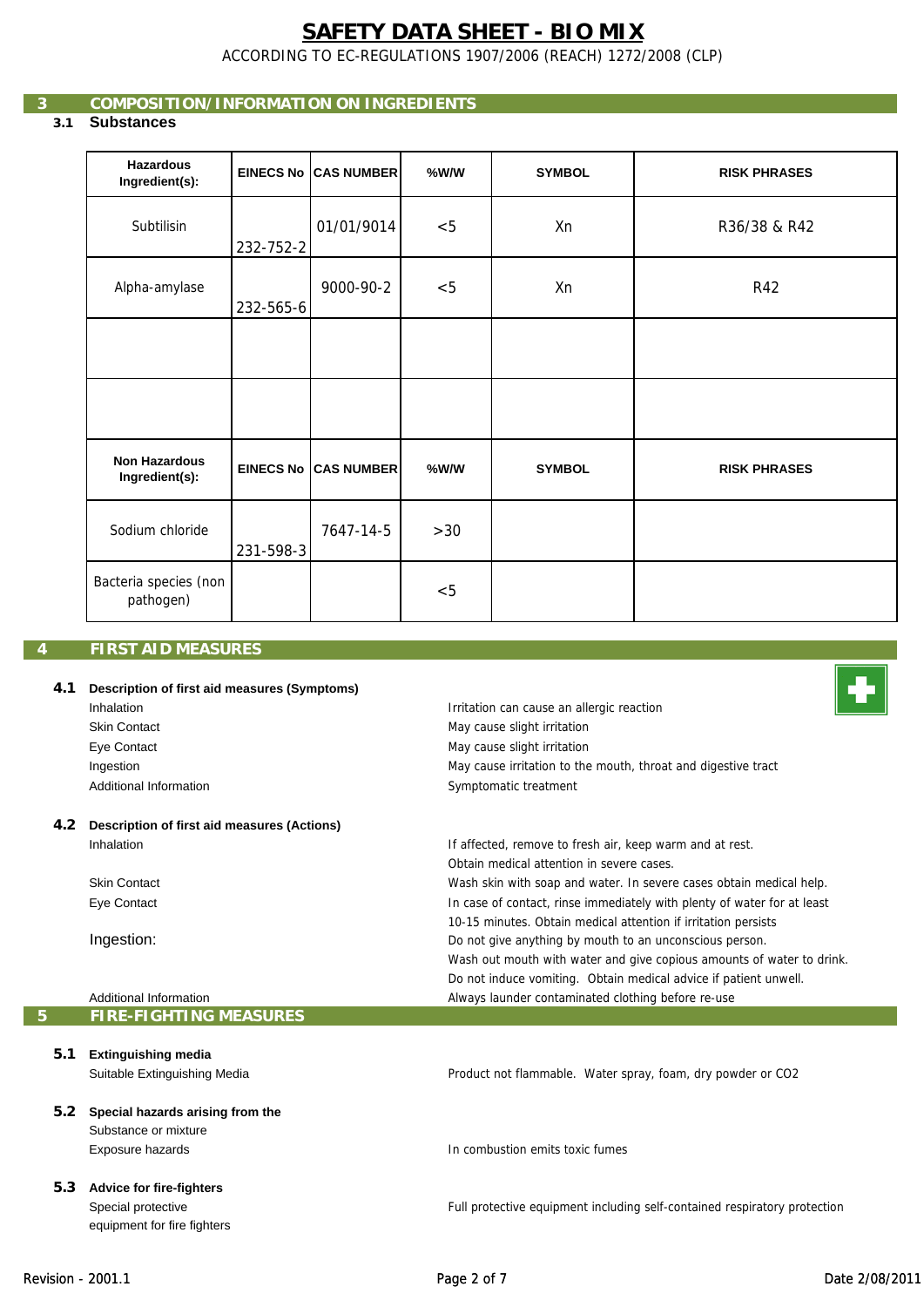ACCORDING TO EC-REGULATIONS 1907/2006 (REACH) 1272/2008 (CLP)

# **6 ACCIDENTAL RELEASE MEASURES**

- **6.1 Personal precautions, protective equipment and emergency procedures**
- **6.2 Environmental precautions**
- **6.3 Methods and material for containment and cleaning up**
- **6.4 Reference to other sections**
- **6.5 Additional Information**

## **7 HANDLING AND STORAGE**

- **7.1 Precautions for safe handling**
- **7.2 Conditions for safe storage, including any incompatibilities**
- **7.3 Suitable packagine**
- **7.3 Specific end use(s)**

suitable protective clothing – see section 8 of SDS

Mark out the contaminated area with signs and prevent access to

unauthorised personnel. Do not attempt to take action without

Sweep up and transfer to a suitable container for disposal under local authority gu

Do not discharge into drains or rivers.

Avoid eye contact and prolonged skin contact

Keep in original containers

Keep tightly closed when not in use Do not store below 5ºC or above 30ºC

## **8 EXPOSURE CONTROLS / PERSONAL PROTECTION**

### **8.1 Control Parameters**

Hazardous Ingredients

NO OCCUPATIONAL LIMIT ASSIGNED

| Workplace exposure limits |            |             | Respirable dust |             |  |
|---------------------------|------------|-------------|-----------------|-------------|--|
| <b>State</b>              | 8 hour TWA | 15 min STEL | 8 hour TWA      | 15 min Stel |  |
|                           |            |             |                 |             |  |
|                           |            |             |                 |             |  |
|                           |            |             |                 |             |  |
|                           |            |             |                 |             |  |

#### **8.2 Exposure Controls**

Engineering measures

Respiratory Protection Hand Protection Eye Protection Skin Protection Wear suitable gloves Wear safety goggles Wear suitable protective overalls Dust mask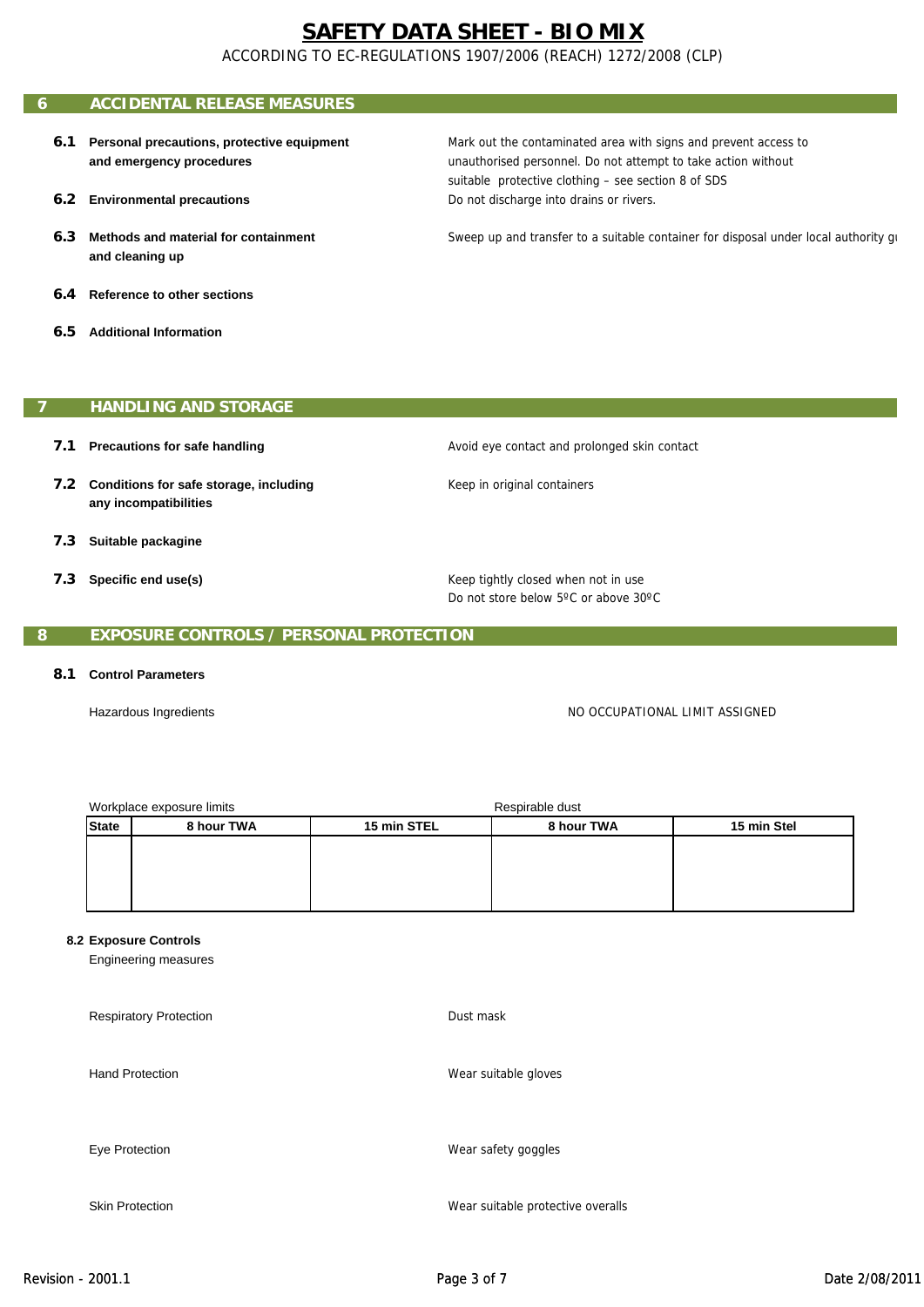ACCORDING TO EC-REGULATIONS 1907/2006 (REACH) 1272/2008 (CLP)

# **9 PHYSICAL AND CHEMICAL PROPERTIES**

## **9.1 Information on the basic physical and chemical properties**

| Form:                         | Powder         |
|-------------------------------|----------------|
| Odour:                        | Yeast          |
| Colour:                       | <b>Buff</b>    |
| Viscosity:                    | Not Applicable |
| pH (Value):                   | Not Applicable |
| Density (g/ml):               | Not Applicable |
| <b>Boiling Point:</b>         | Not Applicable |
| Flash Point:                  | Not Applicable |
| <b>Melting Point:</b>         | Not Applicable |
| Pour Point (Deg C):           | Not Applicable |
| Auto Ignition Temp.           | Not Applicable |
| Vapour Pressures:             | Not Applicable |
| Solubility (water):           | Dispersible    |
| Solubility (other):           | Not Applicable |
| <b>Partition Coefficient:</b> | Not Applicable |
| Flammable Limits:             | Not Applicable |
| Oxidising Props.              | Not Applicable |

## **9.2 Other information**

# **10 STABILITY AND REACTIVITY**

### **10.1 Reactivity**

 **10.2 Chemical Stability**

 **10.3 Possibility of hazardous reactions**

 **10.4 Conditions to avoid**

 **10.5 Incompatible materials**

 **10.6 Hazardous decompostion products**

Extremes of temperature and moisture

Stable under normal conditions

Strong acids/alkalis & Disinfectants

Burning produces Oxides of Carbon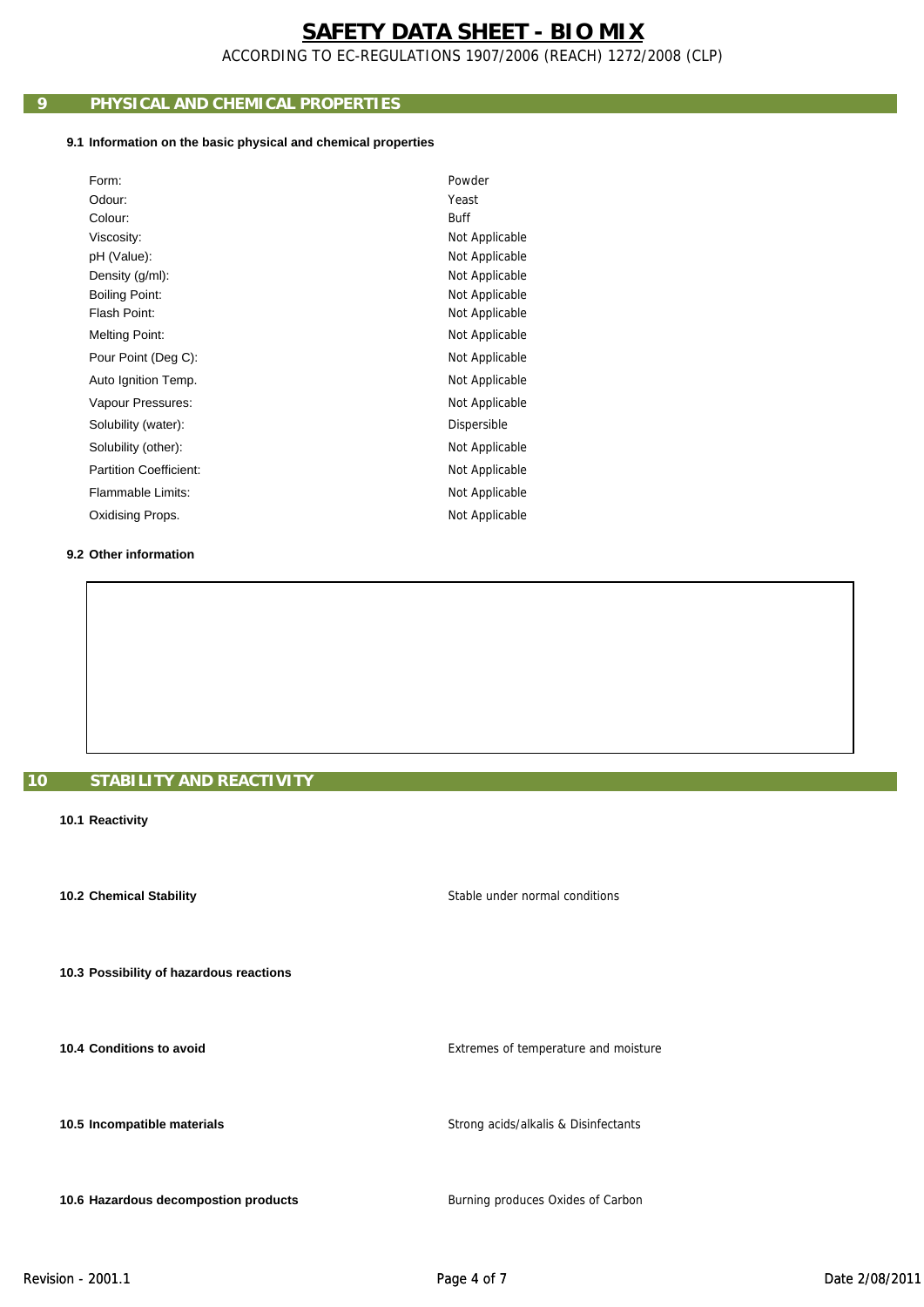ACCORDING TO EC-REGULATIONS 1907/2006 (REACH) 1272/2008 (CLP)

# **11 TOXICOLOGICAL INFORMATION**

## **11.1 Information on toxicological effects**

 **Toxicity values**

| Route | <b>Species</b> | Test | Value | <b>Units</b> |
|-------|----------------|------|-------|--------------|
|       |                |      |       |              |
|       |                |      |       |              |
|       |                |      |       |              |
|       |                |      |       |              |

#### **Relevant effects for mixture**

| Effect | Route | <b>Basis</b> |
|--------|-------|--------------|
|        |       |              |
|        |       |              |
|        |       |              |

#### **11.2 Symptoms / Routes of exposure**

| Skin contact | May cause slight/mild irritation to sensitive skin with prolonged contact.<br>May produce an allergic reaction. |
|--------------|-----------------------------------------------------------------------------------------------------------------|
| Eye Contact  | May cause mild irritation                                                                                       |
| Ingestion    | May cause irritation to the mouth, throat and digestive tract.<br>May also Cause nausea.                        |
| Inhalation   | Inhalation of dust from inappropriate handling may induce sensitisation and may                                 |

## **12 ECOLOGICAL INFORMATION**

### **12.1 Toxicity**

#### **Eco Toxicity values**

| <b>Species</b> | <b>Test</b> | Value | <b>Units</b> |
|----------------|-------------|-------|--------------|
|                |             |       |              |
|                |             |       |              |

#### **12.2 Persistence and degradability**

No bioaccumulation potential. direct request or at the request of a detergent manufacturer. The surfactant(s) used in this preparation comply(ies) with the biodegradability criteria as laid down in Regulation (EC) No 648/2004 on detergents. Data to support this assertion are held at the disposal of the competent authorities of the Member States and will be made available to them, at their

 **12.3 Bioaccumulative potential**

 **12.4 Mobility in soil**

 **12.5 Results of PBT and vPvB assessment**

 **12.6 Other Adverse Effects**

Negligible ecotoxicity.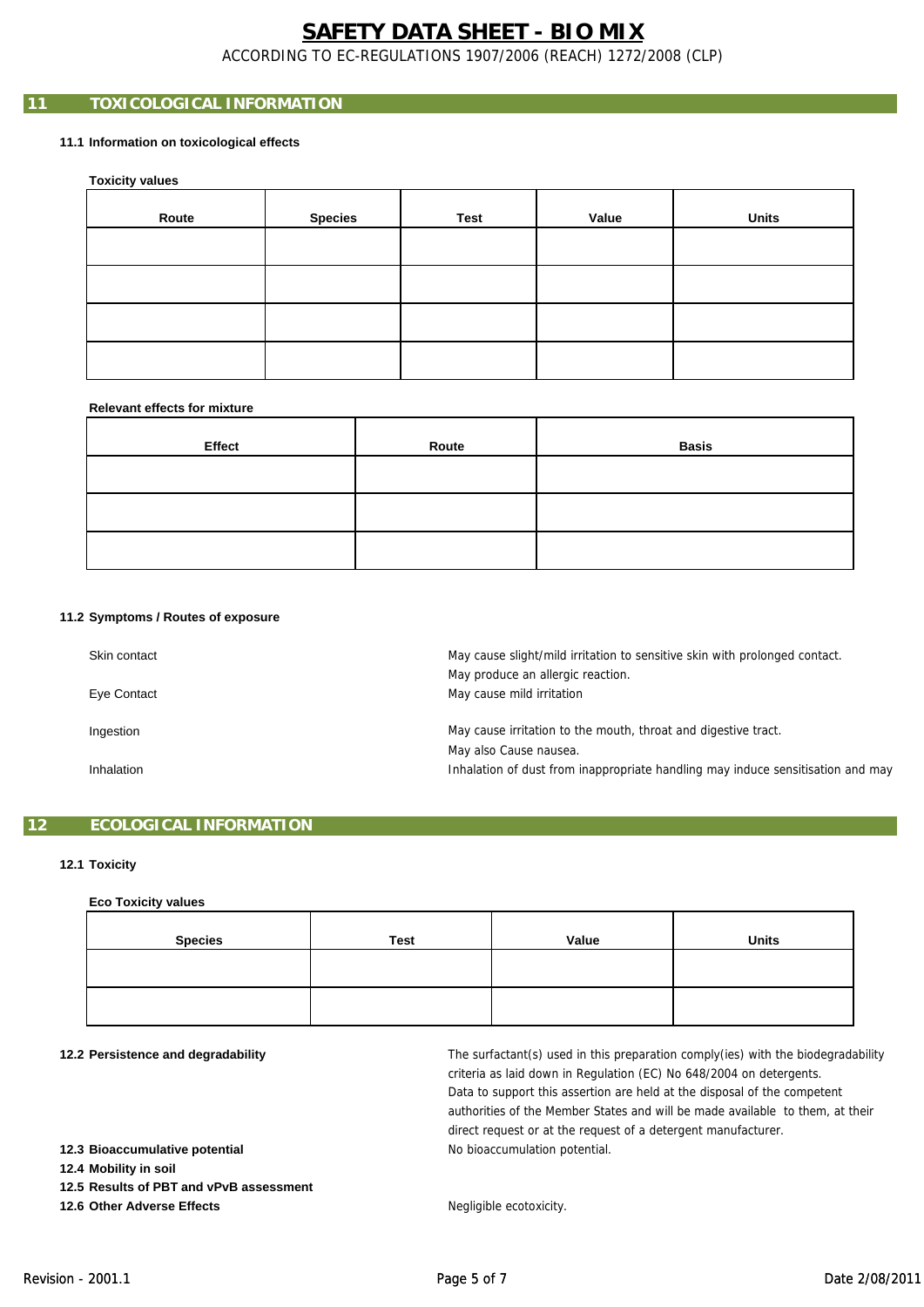ACCORDING TO EC-REGULATIONS 1907/2006 (REACH) 1272/2008 (CLP)

## **13 DISPOSAL CONSIDERATIONS**

#### **13.1 Waste treatment methods**

Disposal operations Dispose of in accordance with Local Authority Guidelines and Regulations

Disposal of packaging

Dispose of in accordance with Local Authority Guidelines and Regulations

**NB: The users attention is drawn to the possible existance of regional or national regulations regarding disposal**

### **15 TRANSPORT INFORMATION**

### **14.1 UN Number**

Not regulated for transport

 **14.2 UN Proper shipping name**

#### **14.3 Transport hazard class(es)**

| <b>ARD/RID</b> | ٠ | Class                |
|----------------|---|----------------------|
| <b>IMDG</b>    | ٠ | Proper shipping name |
| IATA           | ٠ | Proper shipping name |

- **14.4 Packing Group**
- **14.5 Environmental hazards**

Environmental hazardous

Marine pollutant

 **14.6 Special precautions for user**

## **15 REGULATORY INFORMATION**

**this preparation was classified in compliance with the following directions and regulations**

**15.1 Hazardous Ingredients**

Contains subtilisin & alpha-amylase. May produce an allergic reaction.

 **Hazard symbol**

 **EEC classification**

Not classified as hazardous

 **other provisions**

The regulatory information given above only indicates the principal regulations specifically applicable to the product described in this safety data sheet. The user`s attention is drawn to the possible existence of additional provisions which complete these regulations. Refer to all applicable national, international and local regulations or provisions.